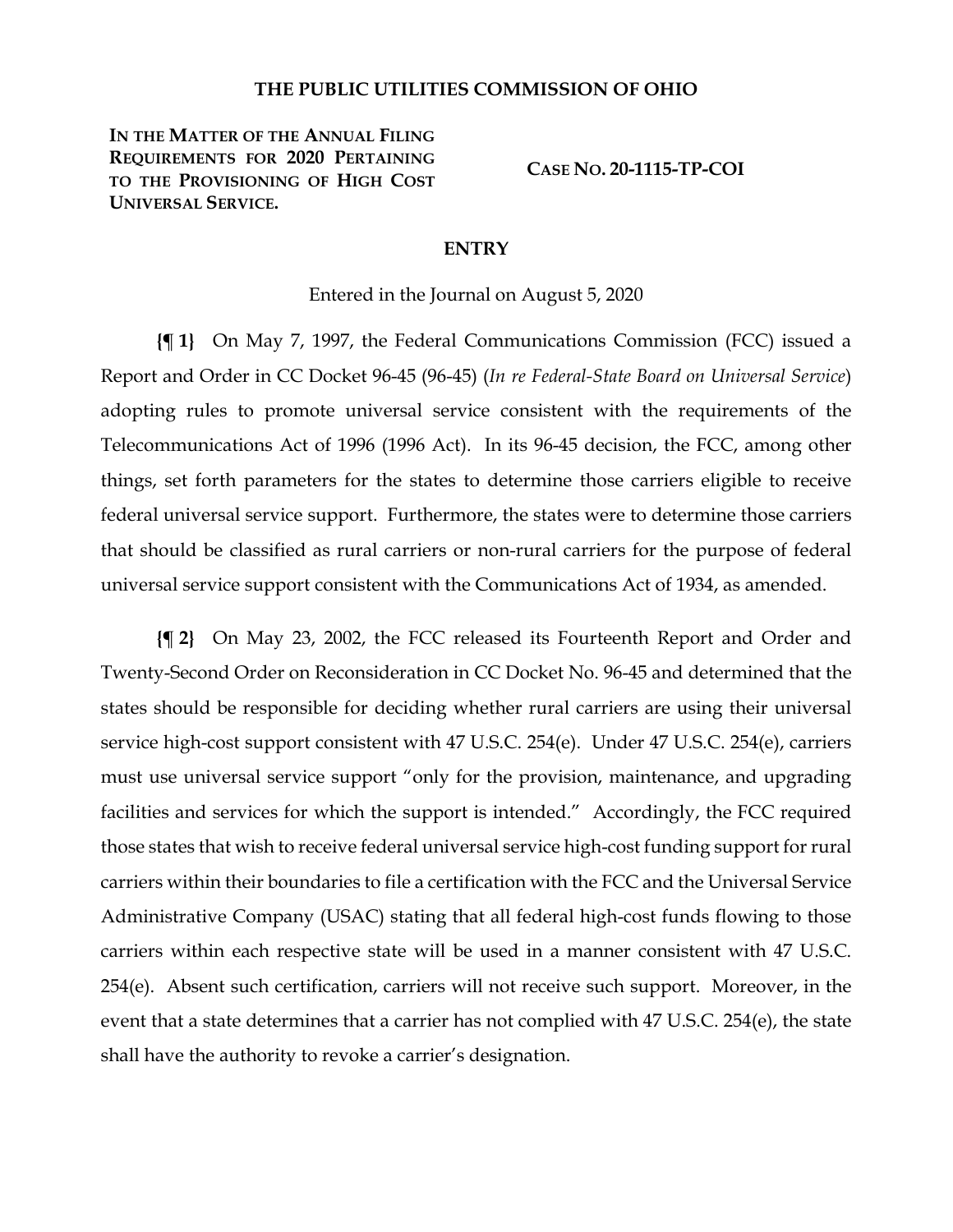**{¶ 3}** On November 18, 2011, the FCC released a Report and Order in WC Docket No. 10-90, *et al*, which, among other things, comprehensively reformed the federal universal service support program. In its Report and Order, the FCC required the states to certify that all federal high-cost and Connect America Fund support was used in the preceding year and will be used in the coming calendar year for the provision, maintenance, and upgrading of facilities and service for which the support is intended, regardless of the rule under which that support is provided. The certification required by 47 C.F.R. 54.314 is due by October 1 of each year, for carriers to be eligible to receive support in each quarter of the succeeding year.

**{¶ 4}** In order to comply with the FCC's certification requirements and consistent with Ohio Adm. Code 4901:1-6-09(C), those carriers presently receiving federal universal service high-cost funding in Ohio shall be required to attest that such high-cost funding were used and will be used consistent with 47 U.S.C. 254(e). Each Ohio high-cost eligible telecommunications carrier (ETC) that anticipates funding for calendar year 2021 from any high-cost support mechanism must complete and file with the Commission in this proceeding a notarized copy of the affidavit form accompanying this Entry (Attachment A) on or before August 31, 2020. Without such certification, the FCC will not permit carriers to continue to receive federal universal service support.

**{¶ 5}** Upon receipt and review of the required affidavits, the Commission will issue an order in this proceeding certifying those attestations that have been properly completed and timely filed. Finally, after issuing its order, the Commission shall send a certification letter to USAC and the FCC no later than the FCC's deadline of October 1, 2020, for filing such certifications.

**{¶ 6}** It is, therefore,

**{¶ 7}** ORDERED, That, consistent with Paragraph 4, each Ohio high-cost ETC that wishes to be eligible for support from any of the high-cost support mechanisms shall file with the Commission a completed and notarized copy of the attached affidavit form,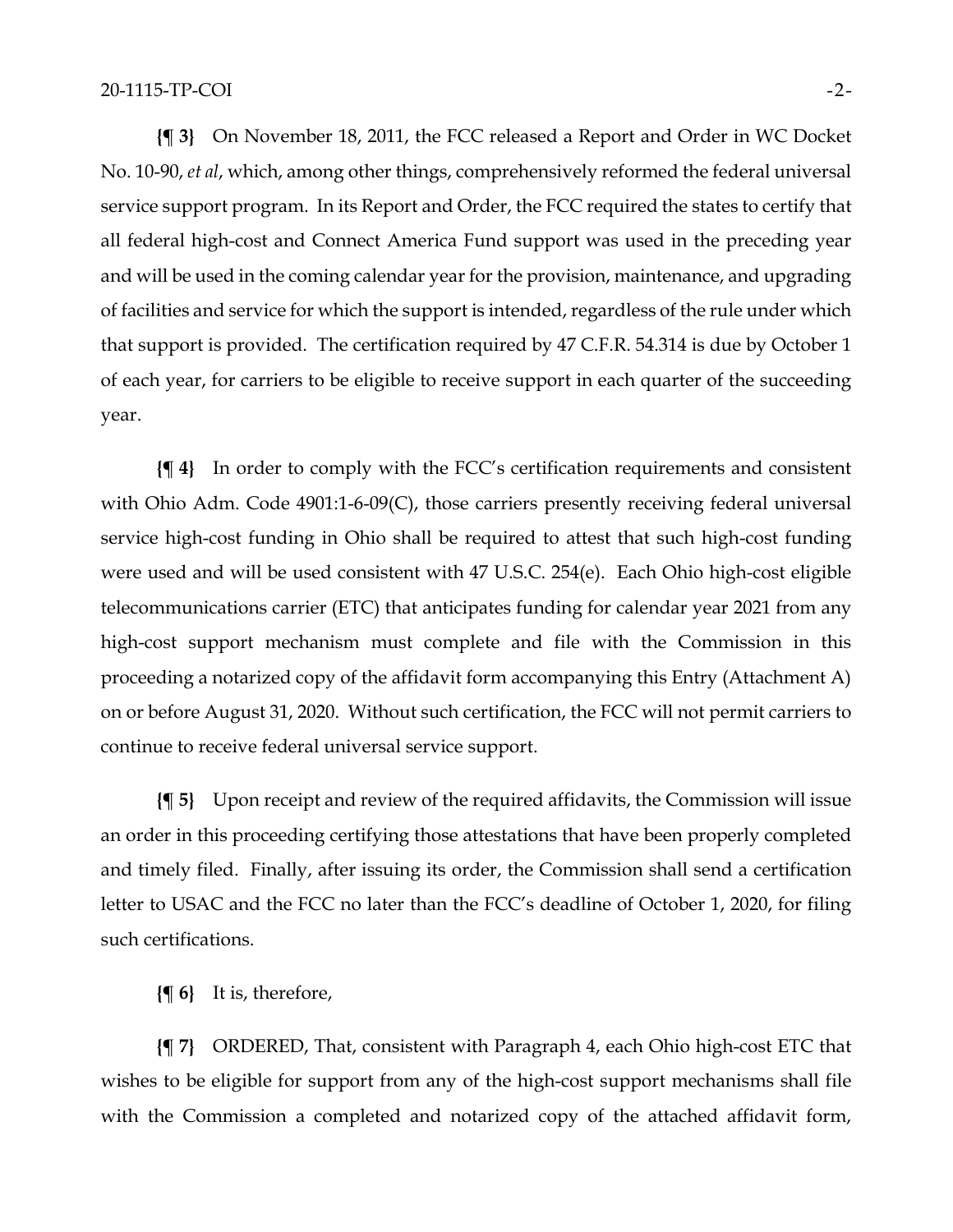certifying that federal high-cost support is being used consistent with 47 U.S.C. 254(e), no later than August 31, 2020. It is, further,

**{¶ 8}** ORDERED, That nothing contained in this Entry shall be deemed binding upon this Commission in any subsequent investigation or proceeding involving the justness or reasonableness of any rate, charge, rule, or regulation. It is, further,

**{¶ 9}** ORDERED, That this Entry be sent to the Telephone-Industry list-serve. It is, further,

**{¶ 10}** ORDERED, That a copy of this Entry be served upon all incumbent local exchange carriers and the Ohio Telecom Association.

THE PUBLIC UTILITIES COMMISSION OF OHIO

*/s/ Jay S. Agranoff* By: Jay S. Agranoff Attorney Examiner

NJW/kck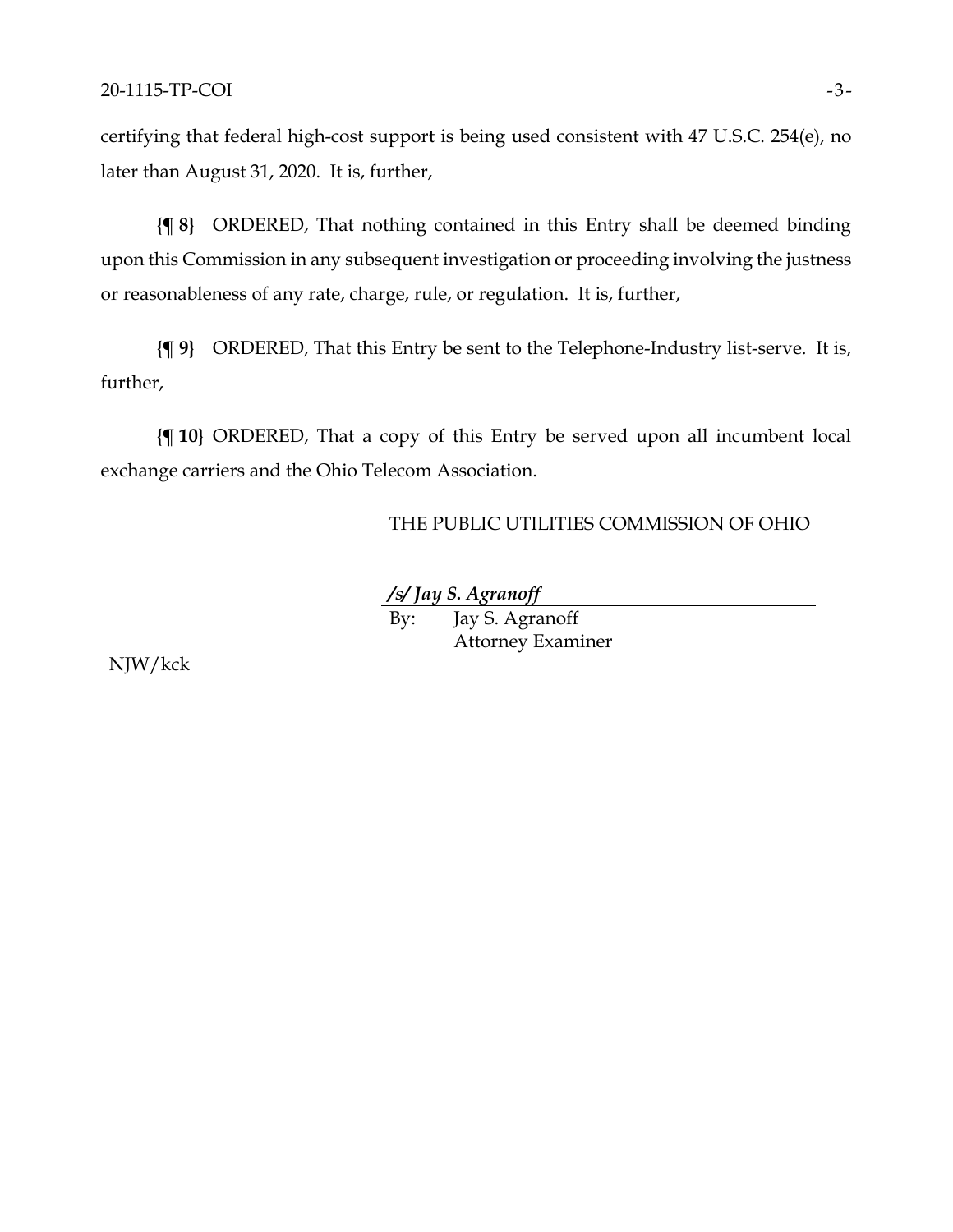# Attachment A 254(e) Affidavit of Eligible Telecommunication Carriers

Affidavit:

As an authorized corporate officer of \_\_\_\_\_\_\_\_\_\_\_\_\_\_\_\_\_\_\_\_\_\_ (Company Name), I, under penalty of perjury, hereby affirm familiarity with and understanding of the requirements of the Communications Act of 1934 as amended by the Telecommunications Act of 1996 with respect to the receipt of Universal Service funds and affirm that any such funds that were received in the preceding calendar year (2019) were used and will be used in the coming calendar year (2021) only for the provision, maintenance, and upgrading of facilities and service for which the support is intended pursuant to 47 U.S.C. 254(e) and 47 C.F.R. 54.314.

Study Area Code(s)

| Signature | <b>Type or Print Name</b> | Date |
|-----------|---------------------------|------|
|           |                           |      |
|           |                           |      |
|           |                           |      |

Subscribed and Sworn to before me this **\_\_\_\_\_\_\_\_\_\_** day of **\_\_\_\_\_\_\_\_\_\_\_\_\_\_\_\_** A.D. 20 \_\_\_\_.

NOTARY Public:

Commission Expires: